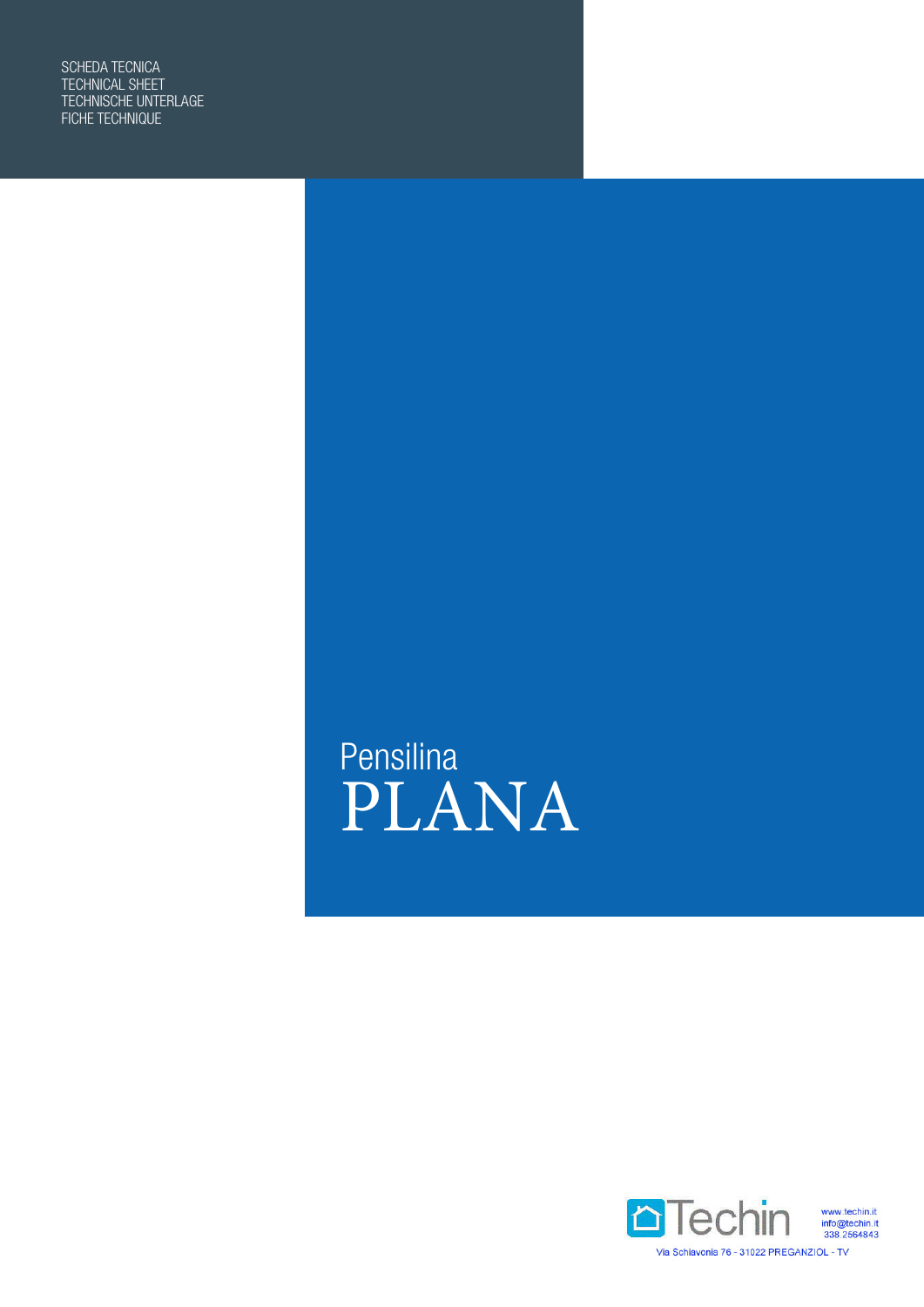# PLANA



Pensilina modello PLANA, realizzata con profili in lega d'alluminio UNI 6060 T5 verniciao a polveri poliestere e lastre di copertura modulari in policarbonato compatto spessore 4 mm con guarnizioni di tenuta e profili fermalastra. Completa di staffe di ancoraggio a muro in alluminio e gocciolatoio anteriore con scarico acqua laterale. Certificata TUV per carichi fino a 170 daN/m2. Viene fornita con lastre smontate e preassemblata intera-mente fino alla lunghezza massima di cm 400. Rimangono a carico del Committente la predisposizione dei sistemi di fissaggio, la valutazione dell'idoneità statica del prodotto al luogo di installazione e alla destinazione d'uso.



## EN

Canopy model PLANA, frame entirely made of aluminium alloy UNI 6060 T5 painted with polyester powder paint and 4 mm solid polycarbonate roof panels with seals and holding-plates profiles. The structure is complete with aluminium brackets and front gutter with side water path. TÜV SUD certifies canopy for loads up to 170 daN/mq. The structure is delivered pre-assembled and with disassembled polycarbonate plates. The purchaser is responsible for the layout and installation of the anchorage systems and evaluating the static suitability of the Vitrum Mioni Srl products in relation to the installation location and the intended use.

### DE

Lieferung von Vordach Modell PLANA, die Profile sind aus der Aluminiumlegierung UNI 6060 T5 realisiert, die mit speziellem Polyesterpulver für Außenanwen-dungen beschichtet sind. Die Überdachung bilden Platten aus massivem Polycarbonat mit einer Stär-ke gleich 4mm, mit Dichtungen und Profile, die die Platte befestigen. Das Vordach verfügt über Befesti-gungskonsole am Wand und eine vordere Regenrin-ne mit seitlichem **Wasserablauf** 

Die Konstruktion ist vom TÜV für Lasten bis 170 daN/m2 zertifiziert. Die Struktur wird vormontiert und mit demontierte Polycarbonat-Platten geliefert. Zu Lasten des Kundes sind die Vorbereitung des Befestigungssystems, die Bewertung der statischen Eignungs- und Gebrauchsfähigkeit unseres Produktes an dem Ort der Installation.

## FR

Marquise modèle PLANA réalisée avec des profilés en alliage d'aluminium UNI 6060 T5 peint avec des poudres polyester. La couverture est réalisée avec des plaques de polycarbonate compact d'épaisseur 4 mm, avec garnitures d'étanchéité et des profils de fixation des plaques. Complète avec les crochets au mur et gouttière dans la part frontale de la struc-ture avec écoulement latéral de l'eau. La structure est certifiée par TÜV pour charges jusqu'à 170daN/m2. La marquise est toujours fournie pré assemblée avec plaques démontées. La prédisposition des sys-tèmes de fixation et l'évaluation du caractère sta-tique adapté des produits au lieu d'installation et à la destination d'usage restent toujours à la charge de l'Acheteur.

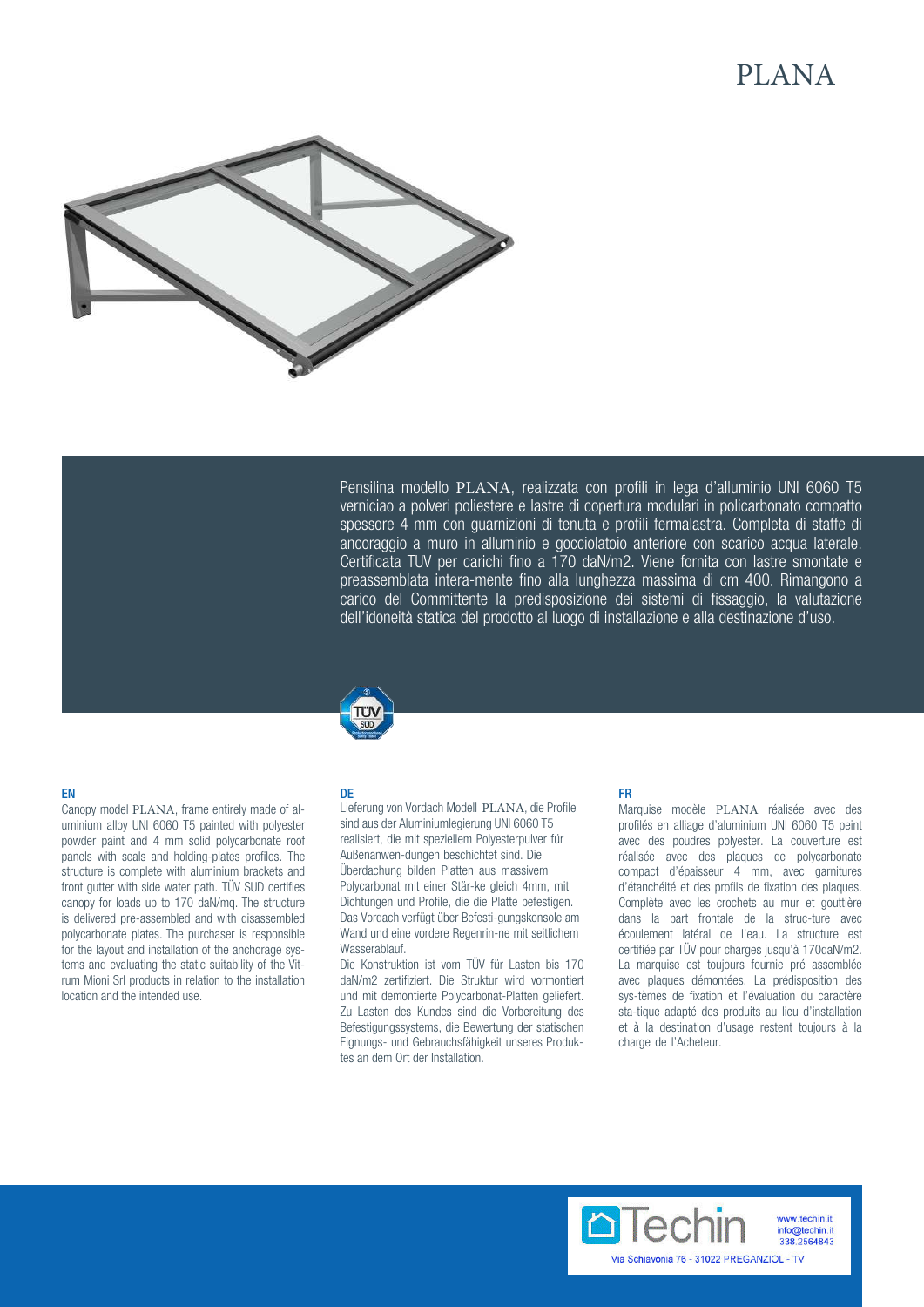# PLANA



1 - Policarbonato -------- Polycarbonate - Polycarbonat - Polycarbonate 2 - Centina femmina -------- Sheet profile - Aufnahmerippe - Profile 3 - Guarnizione fermalastra -------- Gasket - Dichtung - Garniture

# POLICARBONATO POLYCARBONATE - POLYCARBONAT - POLYCARBONATE

| Trasparente                         | Opale<br>--------           | Grigio               | Goffrato                      | <b>Bronzo</b>                                   | Grigio IR                                          |
|-------------------------------------|-----------------------------|----------------------|-------------------------------|-------------------------------------------------|----------------------------------------------------|
| Clear<br>Transparent<br>Transparent | Opal<br>Opale<br>Opalescent | Grey<br>Grau<br>Gris | Embossed<br>Gerippt<br>Goufré | <b>Bronze</b><br><b>Bronze</b><br><b>Bronze</b> | <b>IR Grey</b><br><b>IR</b> Grau<br><b>IR Gris</b> |

# COLORI STRUTTURA FRAME COLOURS - BESCHICHTUNGSFARBEN - COULEUR DE LA STRUCTURE

Grigio Marezzato -------- Marbled grey

**Graumeliert** Gris chiné

Grigio 9006 -------- Grey 9006 Grau 9006 Gris 9006

Verde 6005 -------- Green 6005 Grün 6005 Vert 6005

Marrone 8017

-------- Brown 8017 Braun 8017 Marron 8017

Nero 9005 -------- Black 9005 Schwarz 9005 Noire 9005

Bianco 9010 -------- White 9010 Weiß 9010 Blanc 9010

Rosso 3005 -------- Red 3005 Rot 3005 Rouge 3005

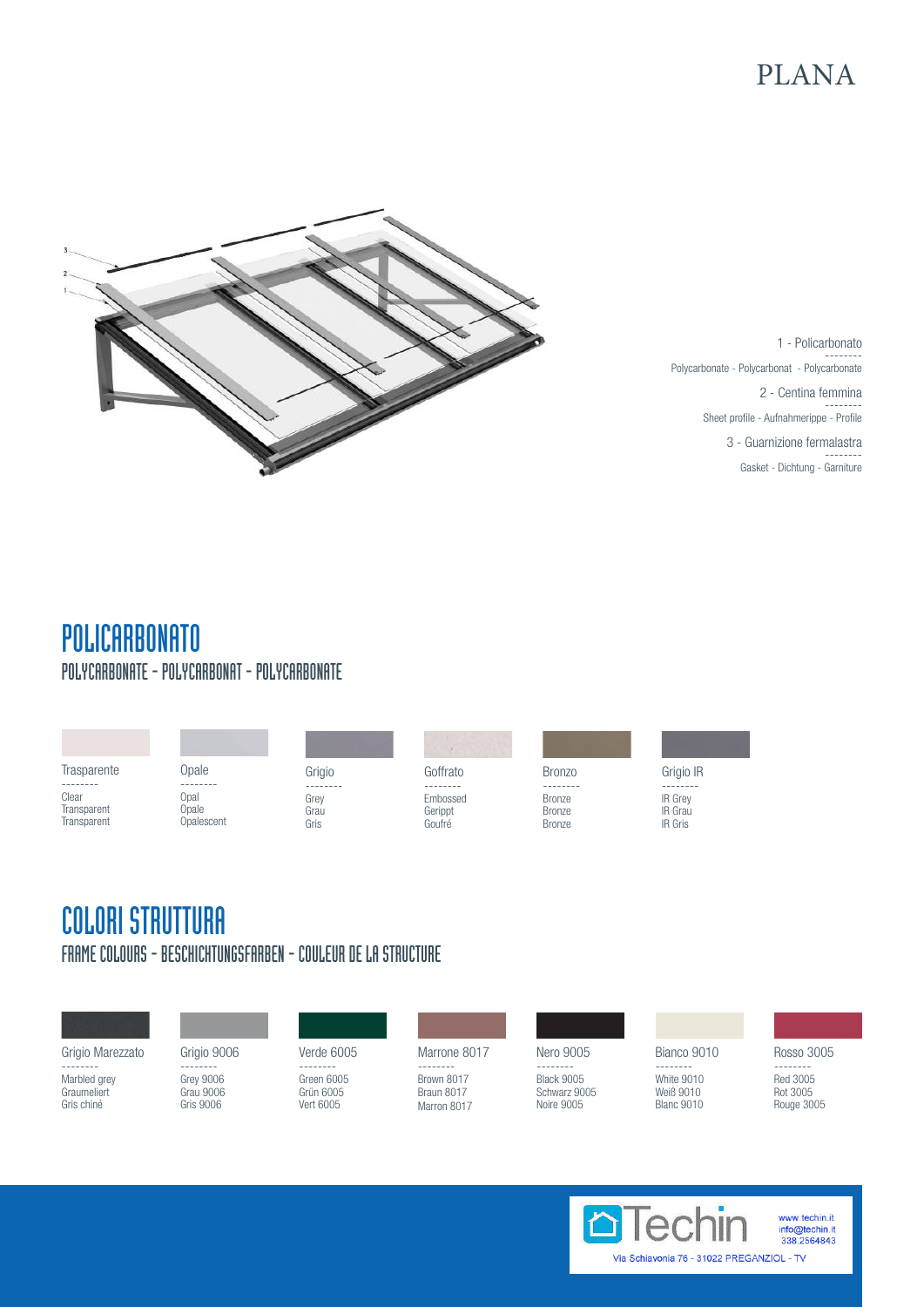# SEZIONE PROFILI

PROFILES SECTION – QUERSHNITT DER PROFILEN – SECTION DES PROFILES

| <b>CODICE</b> | $S$ cm | L MAX cm | AREA m <sup>2</sup> | H cm | $h$ cm |
|---------------|--------|----------|---------------------|------|--------|
| FD 060        | 60     | 200      | 1,2                 | 26,6 | 26     |
| FD 070        | 70     | 200      | 1,4                 | 30,3 | 29     |
| FD 080        | 80     | 200      | 1,6                 | 33,9 | 33     |
| FD 090        | 90     | 200      | 1,8                 | 37,6 | 37     |
| FD 100        | 100    | 200      | $\overline{2}$      | 41,2 | 40     |
| FD 110        | 110    | 200      | 2,2                 | 44,9 | 44     |
| FD 120        | 120    | 200      | 2,4                 | 48,5 | 47     |
| FD 130        | 130    | 200      | 2,6                 | 52,1 | 51     |
|               |        |          |                     |      |        |

## Legenda (tabella)

Legend (table) - Hinweistext (Tabelle) - Légende (table)

Sporgenza - Projection - Tiefe - Saillie<br>L MAX

Interasse massimo tra le due staffe - Maximum distance between two brackets - Maximum Abstand zwischen zwei Befestigungskonsolen - Distance maximale entre deux crochets AREA

Superficie in pianta tra due staffe - Surface between two brackets - Fläche zwischen zwei Befestigungskonsolen - Superficie maximale entre deux crochets

Ingombro massimo in altezza - Maximum height - Maximum Höhe - Hauteur maximal h

..<br>Ingombro staffe a parete - Maximum height of brackets -Maximum Höhe der Konsolen - Hauter maximal des crochets